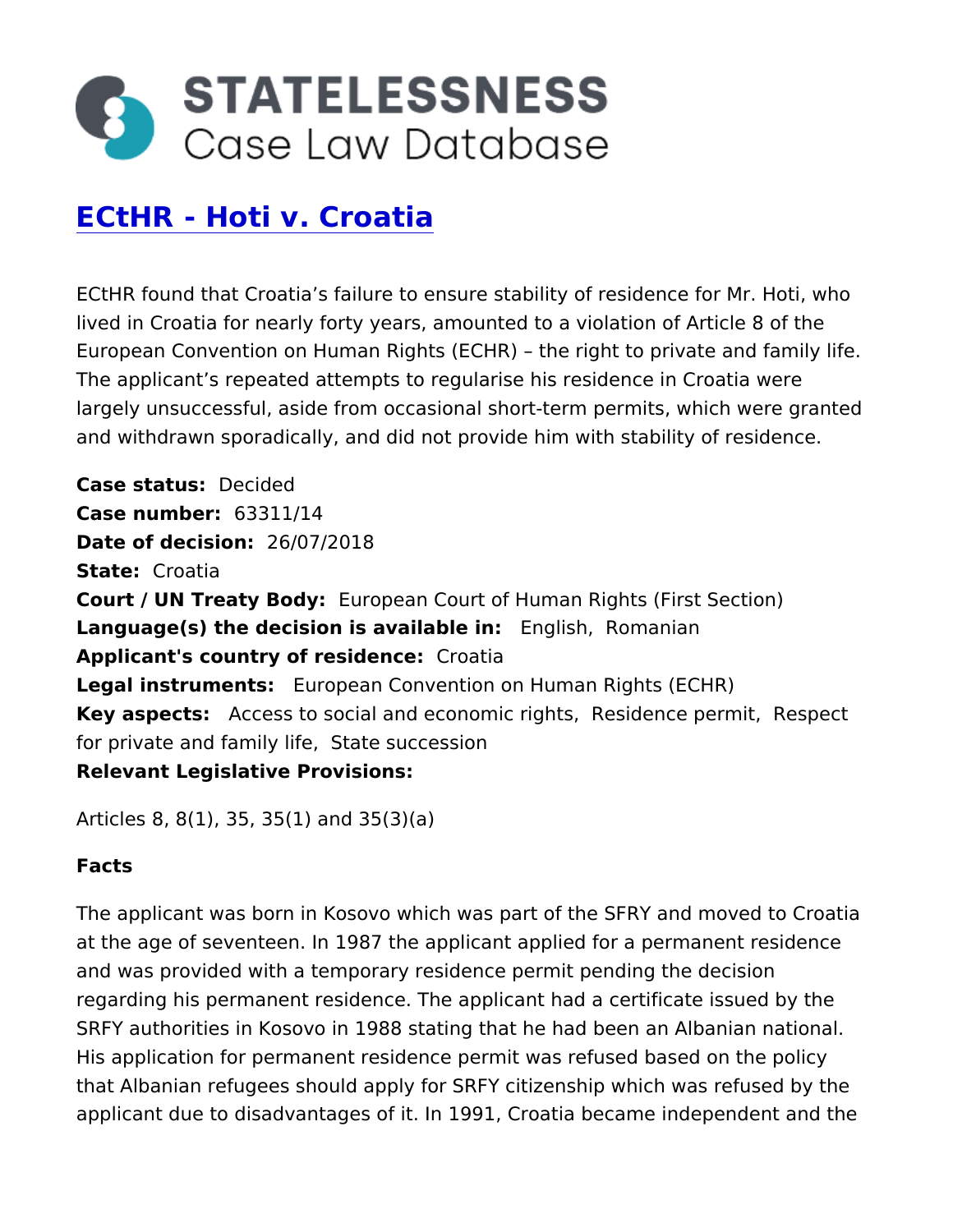applicant applied for Croatian citizenship which was supposed to be granted after the applicant renounces his Albanian citizenship. However, he was unable to obtain a certificate of renunciation of Albanian citizenship and thus, the Croatian authorities dismissed his citizenship application. In the meantime, his temporary residence permit has been extended on humanitarian ground but failed to provide a travel document and thus, the extension ceased which was appealed by the applicant. The applicant's temporary residence permit has been extended yearly. The Court found that Croatia's failure to provide stability of residence amounts to a violation of Art. 8 of the ECHR.

# **Legal arguments by the applicant**

**Paras 97 to 99:** The applicant contended that he had been erased from the register of residence in Croatia. Thus, he had been denied Croatian citizenship as well as a legal status of residence in Croatia. The erasure from the residence register and the lack of personal documents had led to his loss of access to social and economic rights, such as the right to work, the right to health insurance and to pension benefits. If identified by the police, he could be subject to detention for up to eighteen months and possibly to deportation. The applicant also stressed that the Croatian authorities had failed to take any action to regularise the situation of the "erased". The erasure also caused the inability to obtain or renew any identity documents, a loss of job opportunities, a loss of health insurance, and difficulties in regulating pension rights.

# **Legal arguments by the opposing party**

**Paras 100 to 104:** The applicant was not stateless but a citizen of Albania. In several documents issued by the SFRY authorities in Kosovo, the applicant had been considered an Albanian citizen. Furthermore, the applicant did not take any action to renounce his Albanian citizenship in order to obtain Croatian citizenship. The applicant was unable to regularise his status and to provide a travel document. In the Government's view, it was for the applicant, and not for the Croatian authorities, to renounce his citizenship or to show that he was stateless or to obtain a valid travel document from a country whose citizen he was. With regard to the situation in Croatia in general, the Government pointed out that there were not many stateless persons in comparison to the number of stateless persons globally. According to the 2011 census of population, there were 749 stateless person and 2,137 persons with unknown citizenship living in Croatia. Moreover, the "erasure" of the former SFRY nationals with a registered domicile in Croatia had been impossible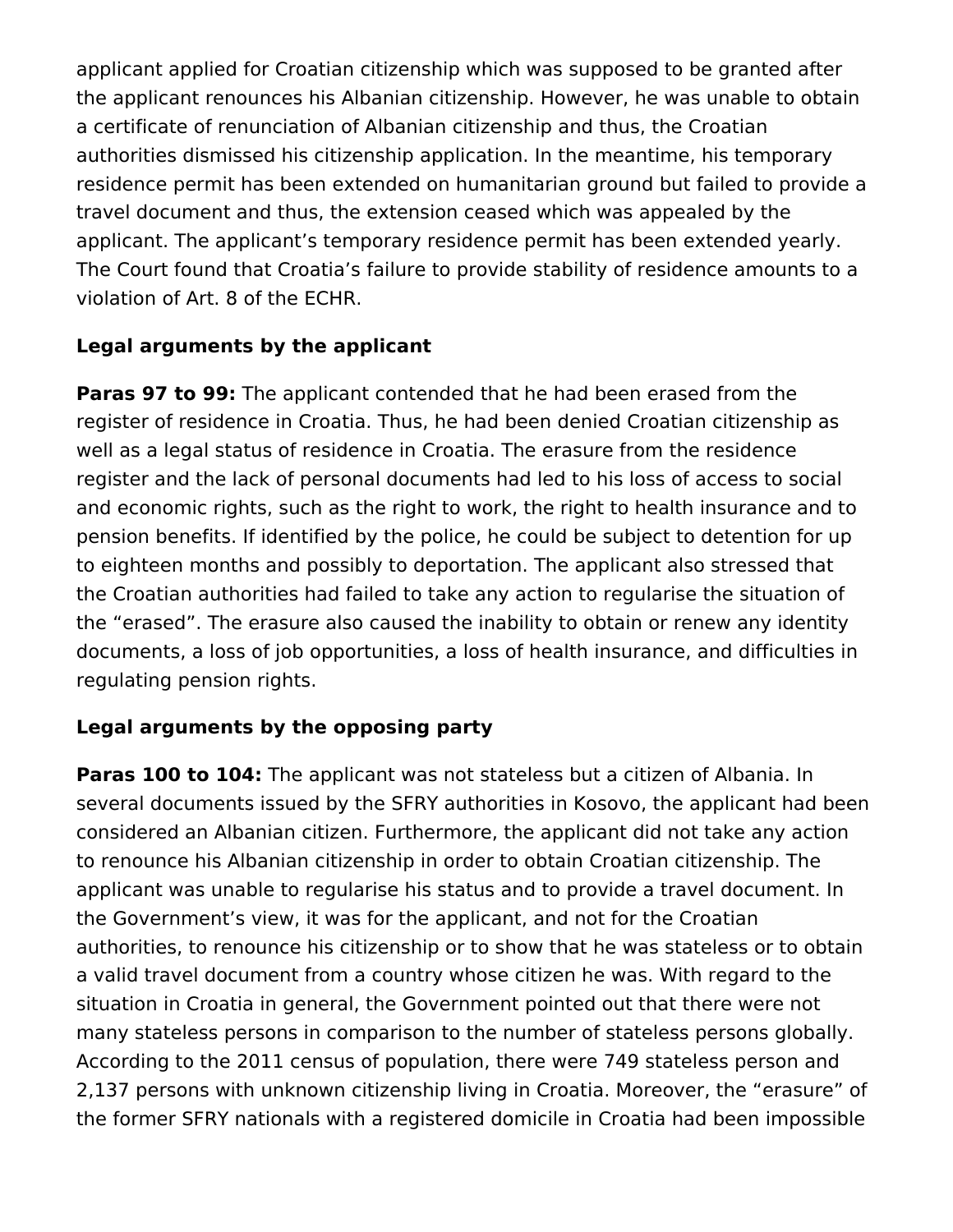owing to the safeguards provided.

## **Decision & Reasoning**

**Para 115:** Moreover, in the Court's view, the applicant's case should be distinguished from cases concerning "settled migrants" as this notion has been used in the Court's case-law, namely, persons who had already been formally granted a right of residence in a host country and where a subsequent withdrawal of that right, with a possibility of expulsion, was found to constitute an interference with his or her right to respect for private and/or family life within the meaning of Article 8, which needed to be justified under the second paragraph of Article 8

**Para 117:** The applicant's situation is rather a specific situation of a stateless migrant who complains that the uncertainty of his situation and the impossibility to regularise his residence status in Croatia following his almost forty-year, at times regular and constantly tolerated, stay in Croatia adversely affects his private life under Article 8 of the Convention. The instant case thus concerns the issues of the respect for the applicant's private life and immigration lato sensu, both of which have to be understood in the context of the complex circumstances of the dissolution of the former SFRY.

**Para 126:** At the same time, the applicant's residence status in Croatia is uncertain as it depends on one-year extensions of his residence permit on humanitarian grounds, dependent on him providing a valid travel document, a condition which the applicant considers impossible for him to meet as he is stateless, or obtaining the discretionary consent of the Ministry for his stay, which has not been exercised consistently (see paragraphs 49 and 55‑56 above). Moreover, although nominally available to him, the applicant's prospect of finding employment is de facto hampered without a regularisation of his residence status. He is therefore unemployed and survives by helping out on the farms in the Novska area (see paragraphs 43 and 48 above), which undoubtedly adversely affects the prospect of him securing normal health insurance or pension rights (see paragraph 99 above). In these circumstances, particularly in view of the applicant's advanced age and fact that he has lived in Croatia for almost forty years without having any formal or de facto link with any other country, the Court accepts that the uncertainty of his residence status has adverse repercussions on his private life.

**Para 128:** A second important feature of the instant case is the fact that, as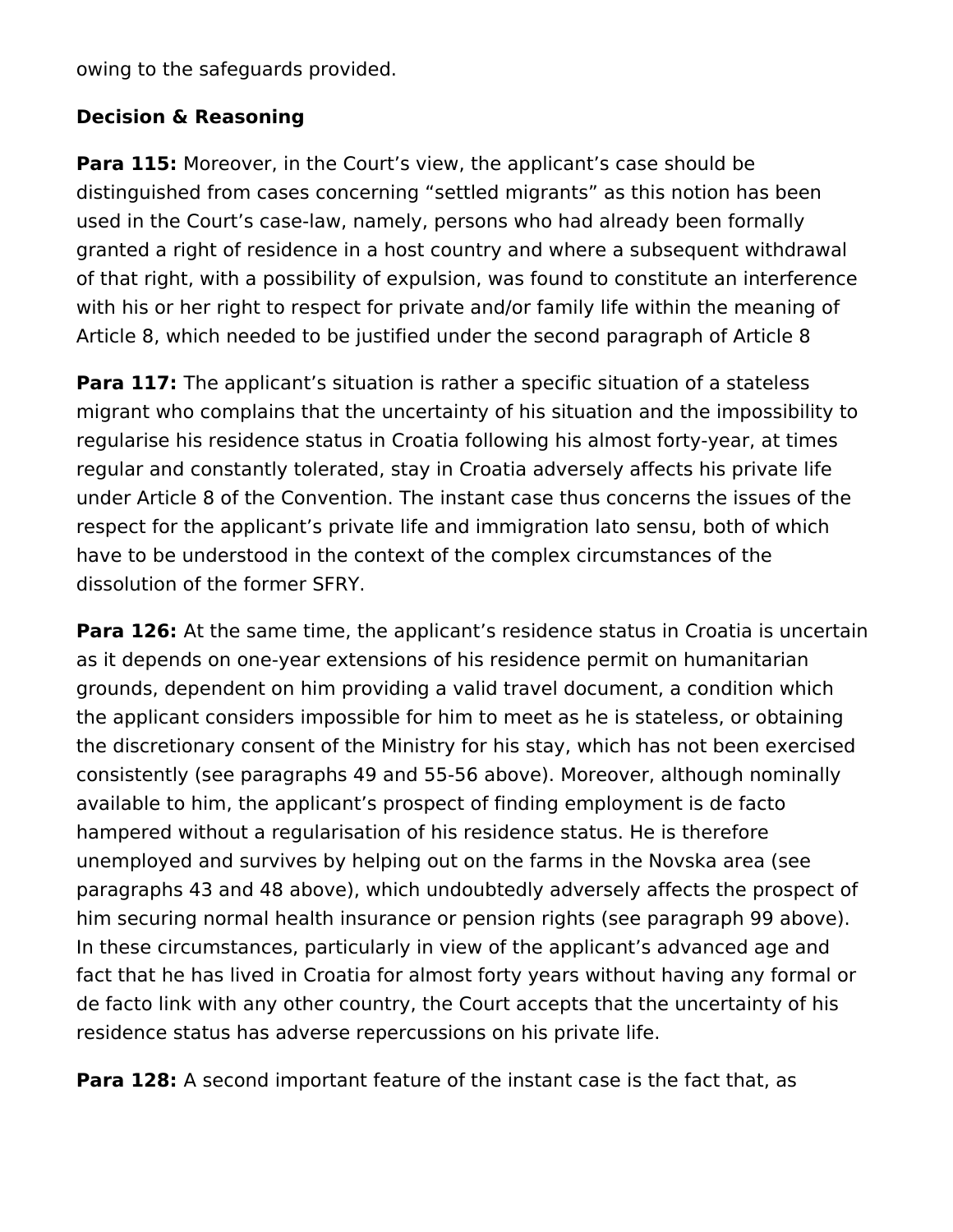already noted above, the applicant is at present stateless (see paragraphs 24 and 110 above). A further important feature of the case is the fact that the applicant's parents died and that over the years he lost contact with his sisters (see paragraph 8 above). He has no other family or relatives in another country with whom he maintains contact nor was it ever established during the domestic proceedings that the applicant had any link with Albania or any other country. In fact, the applicant only in 1992 mentioned a brother who lived in Albania, but he did not even know where that brother lived (see paragraph 21 above). Thereafter the applicant never mentioned that brother and the information obtained by the police during the domestic proceedings did not establish that the applicant had maintained any links with his brother or anybody else in another country.

**Para 136:** With regard to the applicant's possibility of obtaining a valid travel document to extend the stay on humanitarian grounds, the Court takes note of the third-party intervener's submission according to which in practice this means providing a valid national biometric passport of the current country of origin, which is a requirement that stateless persons are unable to meet (see paragraph 108 above). Indeed, the Court has already noted above that the applicant's possibility of obtaining Albanian nationality cannot be taken as an effective and realistic option.

**Para 137:** It should also be noted that under the relevant domestic law stateless persons are not required to have a valid travel document when applying for a permanent residence permit in Croatia. However, as the applicant's case shows, in practice this is of a limited relevance as in order to be able to apply for permanent residence, a stateless person would need to have a five-year uninterrupted temporary residence in Croatia for which a valid travel document is needed. Thus, in reality, contrary to the principles flowing from the Convention relating to the Status of Stateless Persons (see paragraph 65 above), stateless individuals, such as the applicant, are required to fulfil requirements which by the virtue of their status they are unable to fulfil. Para 138: Furthermore, the Court finds it striking that despite being aware that the applicant does not have any nationality, as is evident from his birth certificates issued by the authorities in Kosovo in 1987 and 2009, when extending the applicant's residence status on humanitarian grounds the Croatian authorities insisted that the applicant was a national of Kosovo. As there was no suggestion that the applicant had ever had Kosovo nationality, it is difficult to understand the Croatian authorities' insistence on the fact that the applicant should obtain a travel document from the authorities in Kosovo. It is also noted in this connection that despite the applicant's statelessness, which was apparent from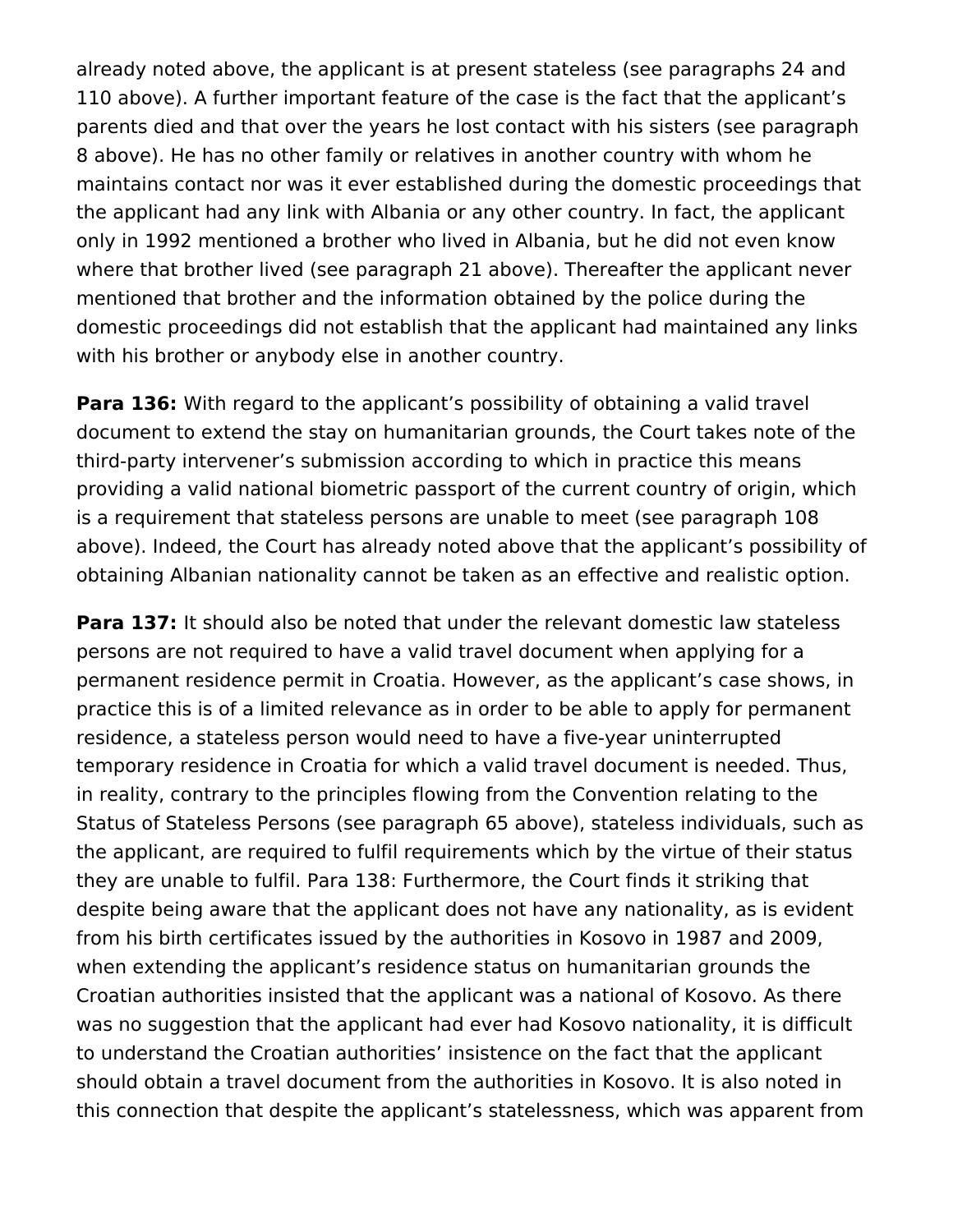the relevant documents available to the Croatian authorities, they taking the relevant measures, such as providing administrative as facilitate the applicant s contact with the authorities of another c the applicant s situation, as provided in the international docume Croatia is a party.

Decision documents [Case of Hoti v](https://caselaw.statelessness.eu/sites/default/files/decisions/CASE%20OF%20HOTI%20v.%20CROATIA.pdf) Croatia Outcome

Violation of Article 8 of the Convention;

(a) that the respondent State is to pay the applicant, within three date on which the judgment becomes final in accordance with Arti Convention, the following amounts, to be converted into Croatian the rate applicable at the date of settlement: (i) EUR 7,500 (seven the thousand five results find a hundred euros), plus any tax that may be chargeable, in respect of damage; (ii) EUR 3,000 (three thousand euros), plus any tax that chargeable to the applicant, in respect of costs and expenses, to representative s bank account;

(b) that from the expiry of the above-mentioned three months unti simple interest shall be payable on the above amounts at a rate e marginal lending rate of the European Central Bank during the de three percentage points;

Links to other relevant materials related to the case (blogs, analy articles, reports, etc.)

Paras 105 108: States need to address statelessness. In Croatia after the disintegration of SFRY, providing citizenship only to per Statelessness in Croatia has affected mainly persons who had been residing in the former Socialist Republic of Croatia but whose res been registered as well as those who had had Federal citizenship reside in Croatia from another Republic before the dissolution of has been a lack of adequate public information and legal advice a administrative procedures. This had disproportionately affected v particularly minority groups from other republics. The UNHCR arg with a registered domicile in the former Socialist Republic of Cro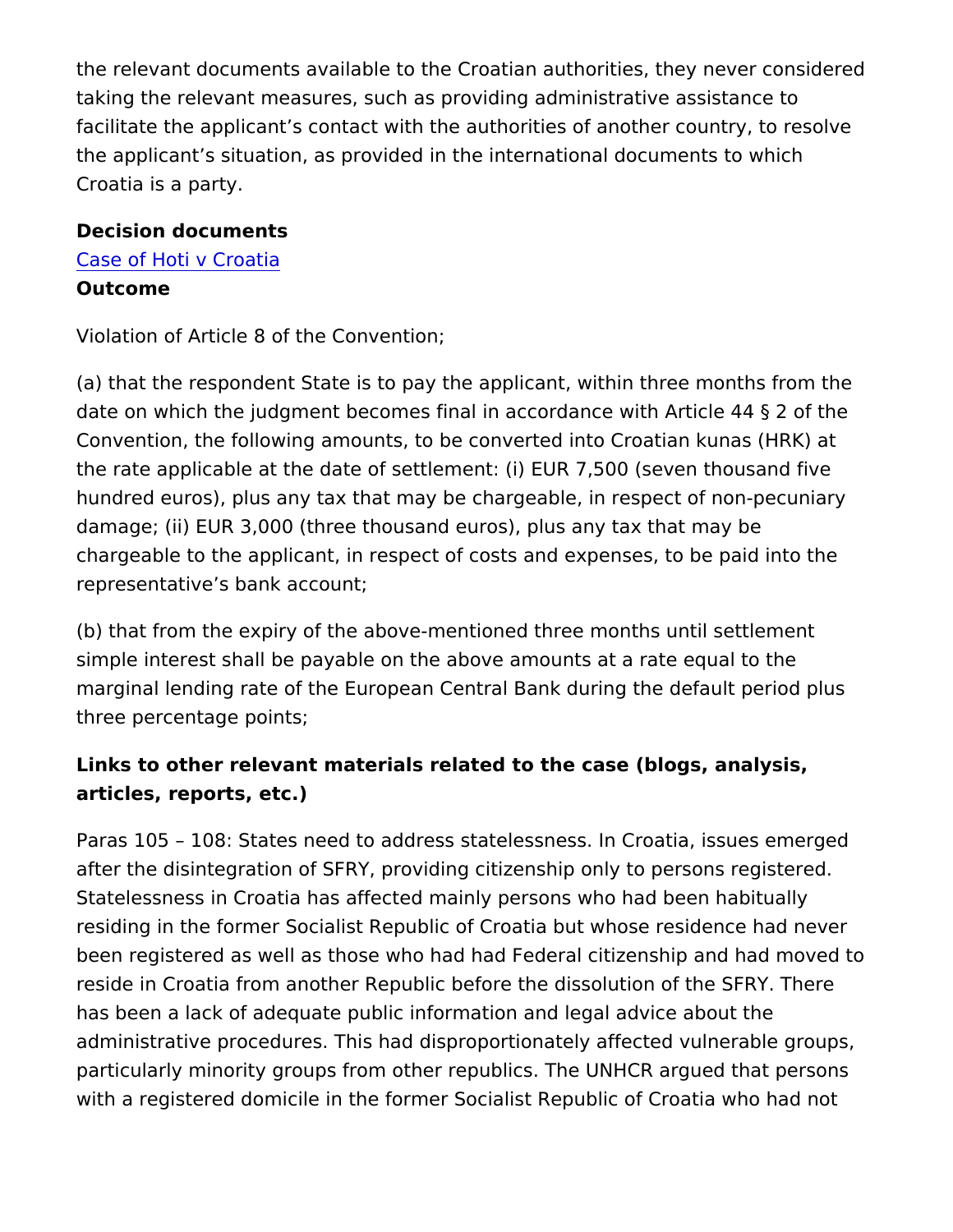acquired Croatian nationality had needed to regularise their residence status in the new State of Croatia as foreigners. If they had not been able to fulfil all of the requirements to obtain temporary or permanent residence in the new State of Croatia, they had been erased from the register of domicile. Among them had been persons who had not acquired a nationality of another successor State of the SFRY and had been thus stateless. As a result of the erasure, they had not only been denied access to Croatian citizenship but had also been left bereft of any legal status granting them a right of residence in Croatia. In most cases, the persons concerned had not been informed about the erasure. The renewal of temporary residence permits on humanitarian grounds was difficult for stateless persons since it required a valid national biometric passport of the current country of nationality which stateless persons could not meet. Moreover, Croatian legislation did not take fully into account the particular situation of such persons, notably their vulnerabilities and their close ties to the country through their long-term residence. The UNHCR also argued that following the erasure, a number of stateless persons had been denied Croatian citizenship and had continued to experience insecurity and legal uncertainty until today. Since 1991, the Government of Croatia had not undertaken measures to regularise the legal status or provide other remedies for those affected.

ENS, Blog-entry by Katja Swider, Hoti v Croatia – a landmark decision by the European Court of Human Rights on residence rights of a stateless person Strasbourg Observers, Article by Dr. Hélène Lambert, Nationality and Statelessness Before the European Court of Human Rights: A landmark judgment but what about Article 3 ECHR?

# **Caselaw cited**

### **Domestic law:**

- Section 29(2) of the Act on the Movement and Stay of Foreigners
- Sections 92, 93 and 96 of the Aliens Act

### **Strasbourg caselaw:**

- A.S. v. Switzerland, no. 39350/13, § 46, 30 June 2015
- Abuhmaid v. Ukraine, no. 31183/13, 12 January 2017
- Aristimuño Mendizabal v. France, no. 51431/99, § 66, 17 January 2006
- B.A.C. v. Greece, no. 11981/15, 13 October 2016